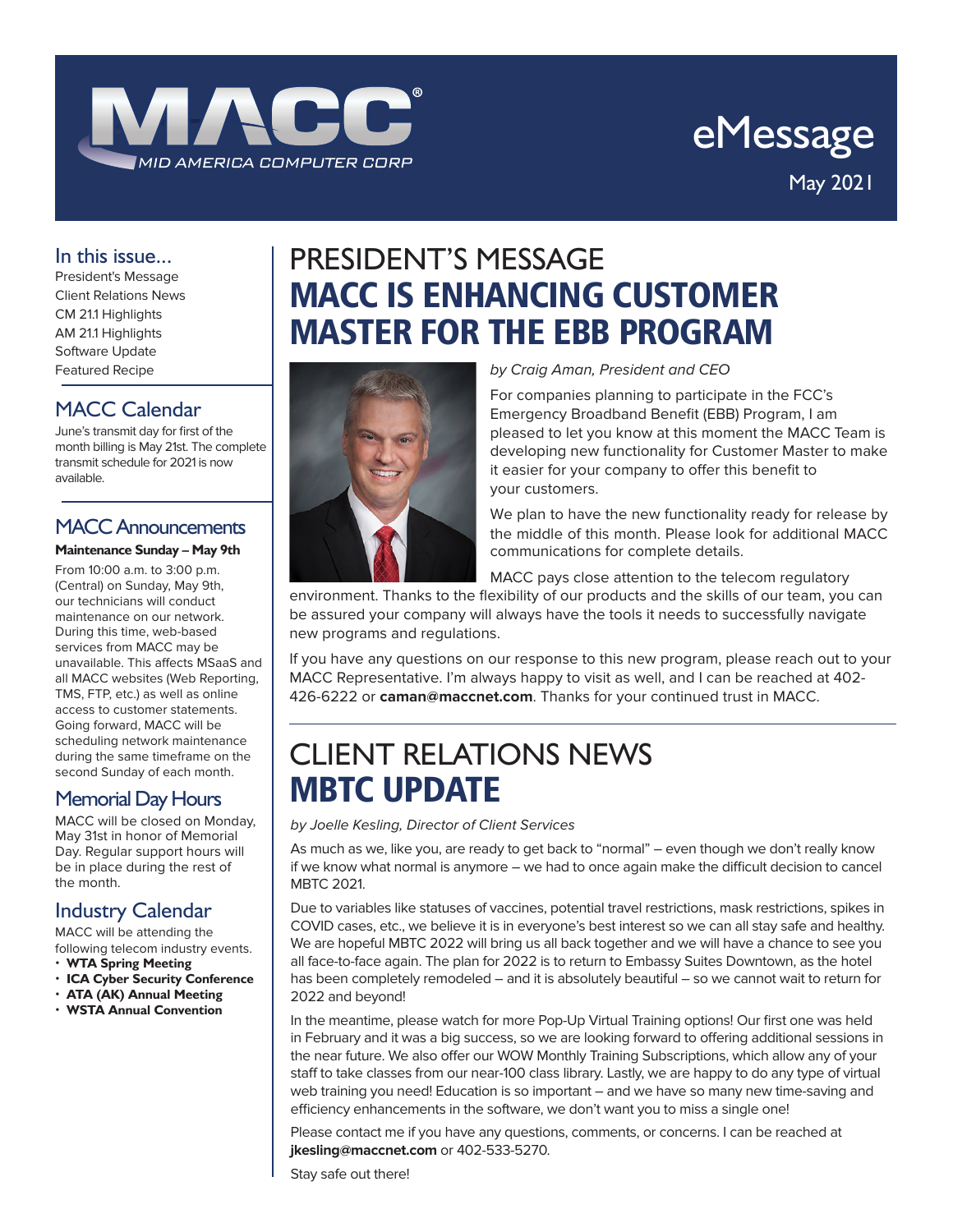# VERSION 21.1 IS NOW AVAILABLE!

Version 21.1 is the latest edition of Customer Master and Accounting Master. Checkout highlights of this edition, each product's Update Letter, and links to online training that can help you get the most out of Customer Master and Accounting Master 21.1.

## CUSTOMER MASTER 21.1 HIGHLIGHTS

Last month, we provided a "teaser" of sorts on the new features you'll find in Customer Master 21.1. With upgrades now underway, we wanted to pass along more of the great new aspects of Customer Master coming your way after your company completes its upgrade. Version 21.1 is packed with new features to explore and use to make Customer Master even more beneficial for your company.

Details are below and we encourage you to take the What's New Training so you can take full advantage of these new features.

#### **Avalara Tax Software Interface**

A new tax solution for the ever-evolving telecom industry is available with this release of Customer Master. MACC has interfaced with Avalara AvaTax to offer our clients a fast, easy, accurate, and automated tax solution. Those companies who wish to use the interface can discover a highly accurate way to increase sales tax compliance and reduce audit risk. This interface requires coordination with your team at MACC to discontinue taxing within Customer Master and to implement Avalara's tax software.

#### **Locate 811 (Call Before You Dig)**

A brand-new module designed to assist in managing call before you dig locates received from state 811 locate providers has been added to Customer Master. The Locate 811 module can be used to store, create, and search for Locate tickets, as well as assign them to technicians. Integrating a timed service and interface with the module provides automation to load 811 Locate tickets into Customer Master, as well as transmit back to Locate providers when Locate tickets have been cleared. Locate ticket work efforts can be tracked with Inbox, and labor entry for Locates can be recorded in the TMS and Time Entry modules. Locate 811 vendors are different for each state, so utilizing automation for the Locate module requires coordination with your team at MACC to set up your state's Locate vendor.

#### **Scheduler**

MACC's response to your enhancement requests to Scheduler have resulted in dramatic changes to the Scheduler module. These changes provide greater flexibility and convenience for this highly-used module.

#### **• Enterprise Scheduler:**

A new Enterprise Scheduler allows scheduling across multiple applications to create a seamless process when sharing technicians between all Customer Master databases. Those companies utilizing multiple Customer Master databases to keep their companies separate will now have access to one Scheduler for all employees from multiple databases. This enhancement eliminates dual-entry in multiple applications.

#### **• Advanced Scheduler:**

Advanced Scheduler now allows updating of past appointments and deleting future appointments. This enhancement includes the ability to delete appointments from the Appointment Holding Area. These changes to the Scheduler calendar are convenient when the actual completion of work by technicians doesn't correspond with a scheduled appointment.

#### **• Employees Assigned to Multiple Work Groups:**

Employees can now be assigned to multiple Work Groups when technicians perform work for more than one Work Group.

#### **New Payment Methods**

Payment types continue to evolve. Your company may be offering different types of payment methods that fall into the 'other' category. To provide a broader range of payment methods for record keeping and reporting, the Payments module can now be expanded to include several more payment types for selection in Customer Master. Activating new payment methods requires coordination with your MACC team.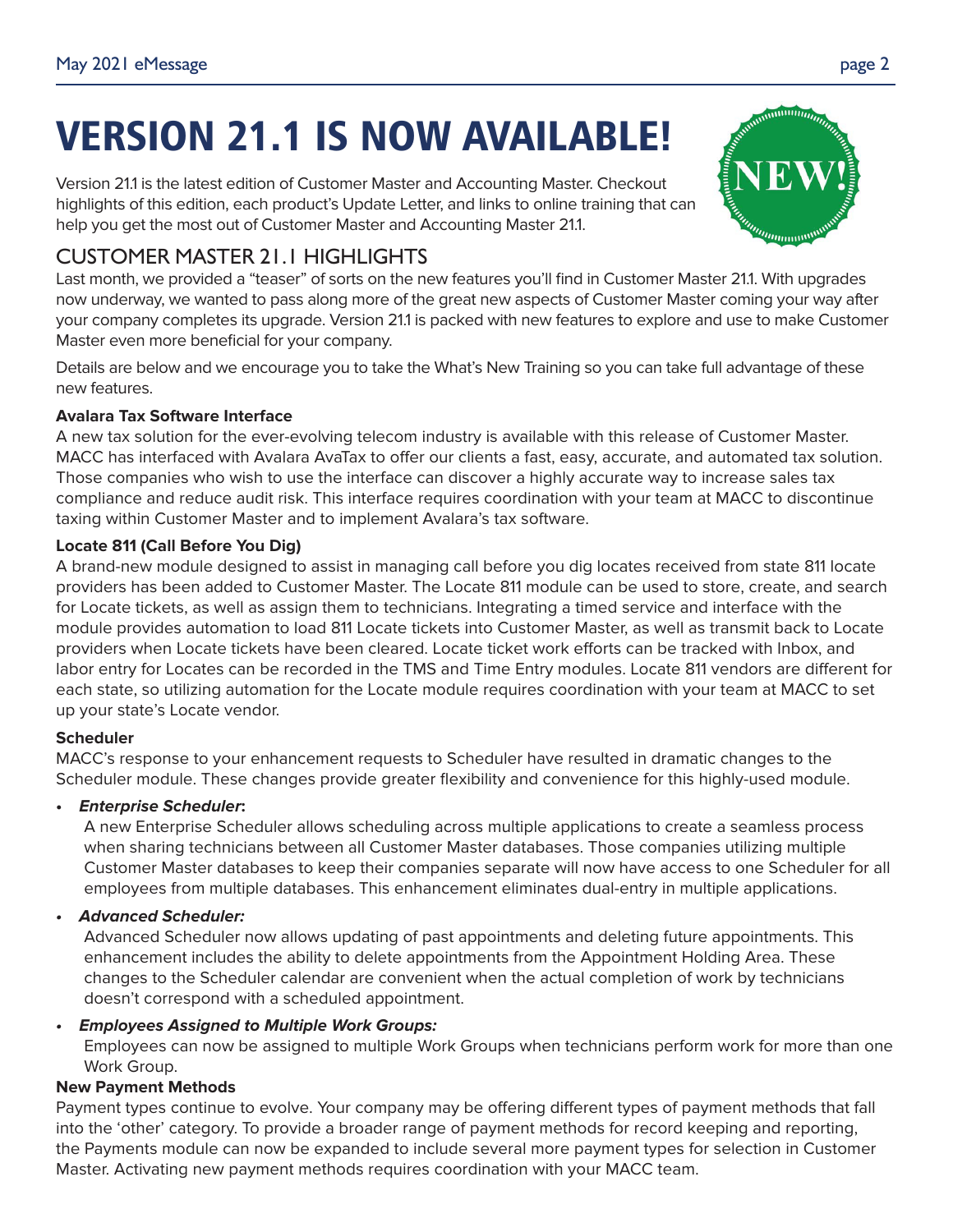### ACCOUNTING MASTER 21.1 HIGHLIGHTS

There was a sampling of new Accounting Master features in last month's newsletter. As upgrades begin, we want to highlight more benefits you'll find in version 21.1. As always, these enhancements are driven by our goal of adding new features to boost efficiency and convenience. We also strove to include enhancements based directly on client requests as your input helps drive the direction of our products.

Read on for complete details and be sure to take the What's New Training so you can put these new features to work at your company.

#### **AR Customer Foreign Address**

A foreign address option has been added to the Customer screen. If selected, additional fields for Country, State/Province, and Postal Code will be available. The foreign address will print on all Customer related reports containing an address, including Customer Search, Customer Label Printer, Invoices, and Importer tool.

#### **CM Cash JE Post Restore**

Cash Receipt entries posted in error can be reversed through the CM Cash JE Reversal screen. The data associated with the reversed batch will be available for re-import from the CM Cash JE Post process. MACC has enhanced the Cash JE Reversal screen by adding the Restore to Original Import Status option. When checked, it will restore the selected batch to original import status, prior to editing, and remove previous edits to the batch.

#### **AM/CM Network Inventory Interface (Nii)**

Previously, the Network Inventory Interface (Nii) only permitted users to pull inventory from one Accounting Material Company when utilizing the interface. The Nii has been updated to allow users to select from multiple available Accounting Material Companies when issuing inventory in Customer Master. Material Company columns were added to the AM Inventory and Premise Equipment screens for a quick view of the Material Company issued for inventory items. These updates increase accessibility and visibility to multiple accounting companies with the Nii and Premise Equipment Interface transactions with an established intercompanyrelationship.

#### **Auto Generate Purchase Orders**

Management of replenishing low inventory items can be challenging for companies. A new process to Auto Generate Purchase Orders was added to improve efficiency with this effort. To utilize this process, activate new option Auto-Create Purchase Orders for Low Inventory Items from the Materials Company table. Every five minutes, the system will verify the database for any low inventory items needing to be reordered. Purchase Orders will automatically be created and email notifications sent.

#### **Reassign Stock Certificate Tool**

Management of stock certificate numbers has been enhanced with the new Reassign Stock Certificate Number tool. It allows users to reassign a stock certificate number when entered incorrectly. Stockholders with certificate numbers for which all dividends have been sold can be re-issued using the new Reassign Stock Certificate Number tool. This new tool can be accessed from the Stock ribbon and Stock Suite.

## OUR FAVORITE FEATURES FROM THE SPRING RELEASE

There is a lot to like in version 21.1 of Customer Master and Accounting Master. This made it difficult for the Software Support Team to choose their favorite features in this spring's release, but the team was up to the challenge.

#### **Check out the digital version of our newsletter to see what new feature in 21.1 was your software support representative's favorite.**